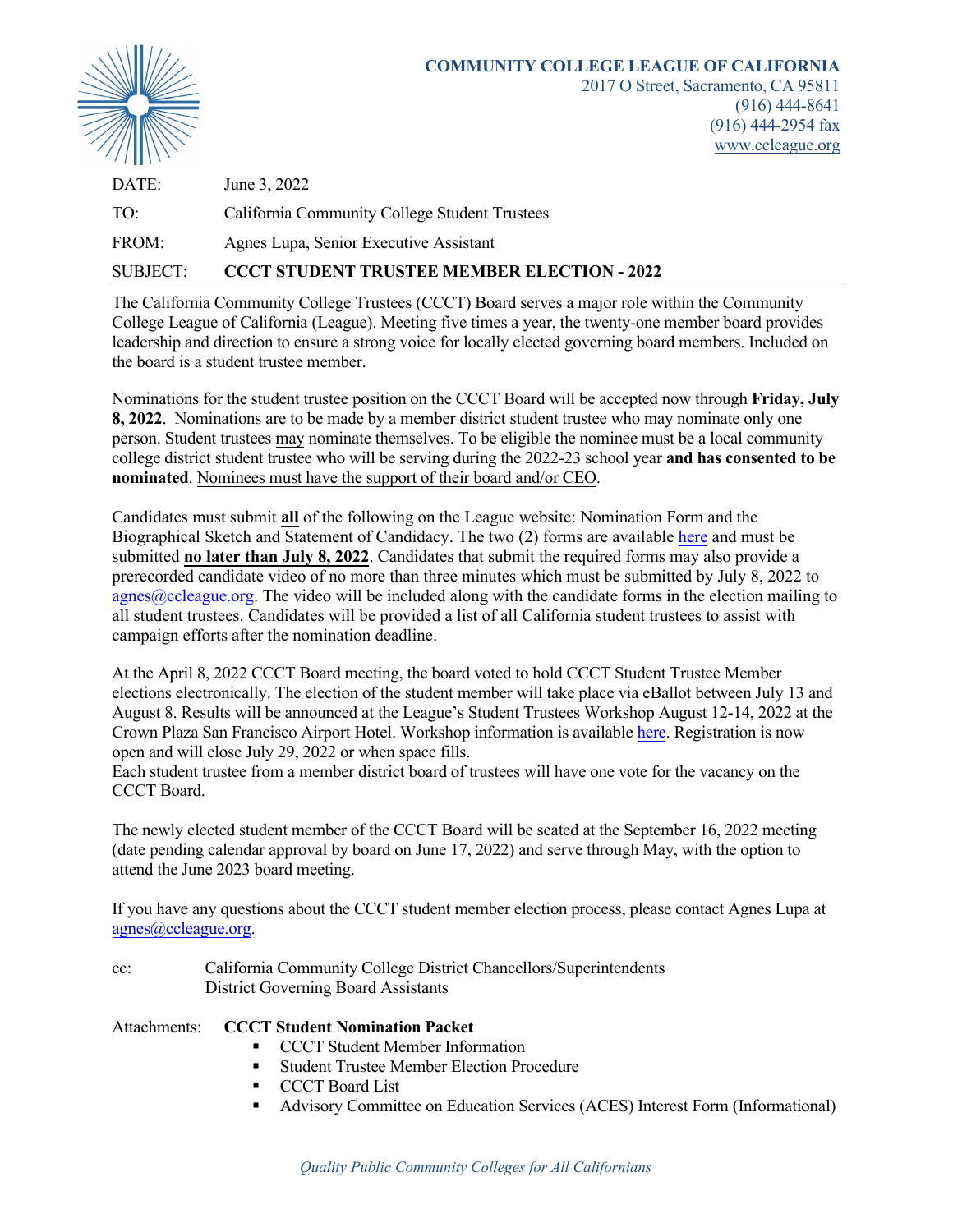## CALIFORNIA COMMUNITY COLLEGE TRUSTEES BOARD **STUDENT TRUSTEE MEMBER GENERAL INFORMATION**

#### COMMUNITY COLLEGE LEAGUE OF CALIFORNIA

The Community College League of California is a public, nonprofit corporation. Its voluntary membership consists of the 73 community college districts in California. Within the League are two major organizations that share a common mission, staff, and fiscal resources: the California Community College Trustees (CCCT) and the Chief Executive Officers of the California Community Colleges (CEOCCC). The CCCT and CEOCCC are led by elected policy boards.

The League Board of Directors consists of the officers of the CCCT board and the CEOCCC board, as well as representatives from the CCC Classified Senate.

The mission of the Community College League of California is to support the local California community college district boards and their chief executive officers to:

- Exercise high quality and ethical leadership
- Have sufficient resources to achieve the comprehensive California community colleges mission, and
- Function within a climate that permits the maximum degree possible of local control and authority.

#### CCCT BOARD

The CCCT board of the League has 22 members. Twenty-one are elected by the 73 local community college district boards of trustees and the student member is elected by the local districts' student board members at the League's Student Trustee Workshop.

The CCCT board meets five times a year, usually in Sacramento. Meetings are generally scheduled in September, November (during the League's Annual Convention), January, March or April, and June.

#### STUDENT TRUSTEE MEMBER

The CCCT board student trustee is a voting member. The student member is not viewed as "the representative" of the student trustees of the districts. Instead, the student trustee is seen as a member of the board who brings a student perspective to the debates and deliberations. Therefore, the student member is not required or expected to develop and implement communication with student trustees.

#### LEAGUE STAFF

The policy of the CCCT and CEOCCC boards are implemented by League staff under the direction of the President and Chief Executive Officer of the League.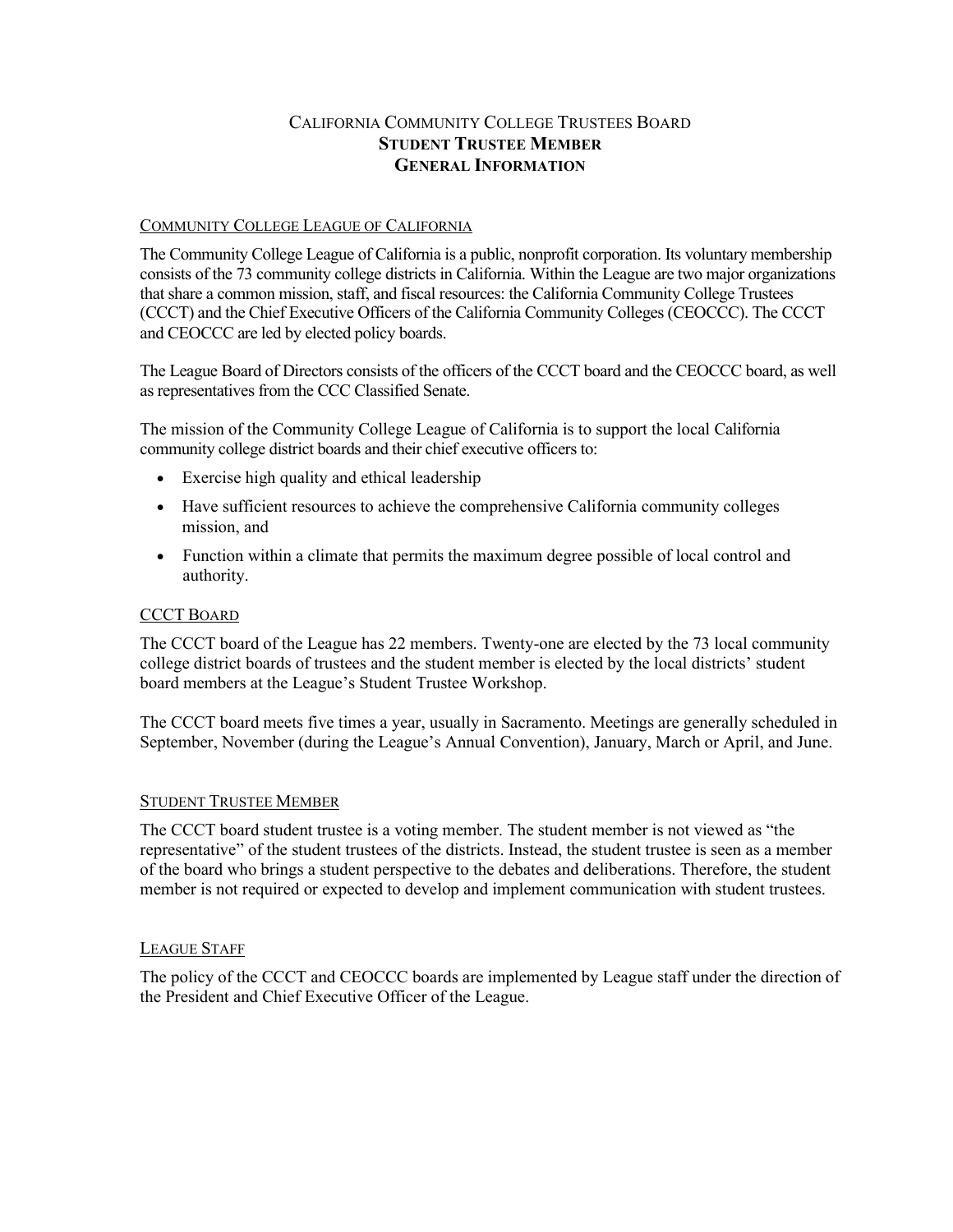## **CCCT Board of the League Student Trustee Member Election Procedure**

- 1) Notification of the nominations and election procedures will be sent to student trustees prior to June 5 of each year.
- 2) A student trustee serving on a member board may submit one nomination for the Student Trustee Director vacancy.
- 3) If a governing board is not a member board of the Association at the time of nominations, written notice that the board, by official action, has decided to join the League for that year will satisfy the membership requirement contained in this section. This notice must be received by the Association by the close of nominations.
- 4) Nomination ballots shall be mailed to member districts by June 5 and nominations must be received via the online webform on the League website by July 8, 2022. Each nomination shall be accompanied by a biographical sketch and a statement of candidacy of the nominee. Each nominating student trustee must certify that the nominee has consented to be nominated at the time of nomination. Each nominee should have the support of their local board and/or CEO.
- 5) Notice of election information shall be mailed to each student trustee 30 days prior to the election. The notice shall be accompanied by the statement of candidacy and biographical sketch form of each candidate as well as any submitted candidate video statements.
- 6) Names shall appear on the eballot in order based on the Secretary of State's random drawing for elections.
- 7) The election of the Student Trustee member shall be held electronically via eBallot. Voting instructions will be mailed to each student trustee eligible to vote.
- 8) Each student trustee may cast one vote for the Student Trustee member vacancy.
- 9) Ballots will be counted automatically via eBallot and results announced at the Student Trustee Workshop in August.
- 10) The candidate receiving the highest vote total shall serve as the CCCT Student Trustee member.
- 11) In the event of a tie vote, a run-off election shall be conducted between the tied candidates via an online ballot platform, This election shall be conducted no later than five (5) business days after the closing date of the original election, with voting to be completed on or before 15 days from the date of the electronic notice. A plurality vote shall elect. The candidate receiving the highest vote total in the run-off election shall serve as the CCCT student trustee member.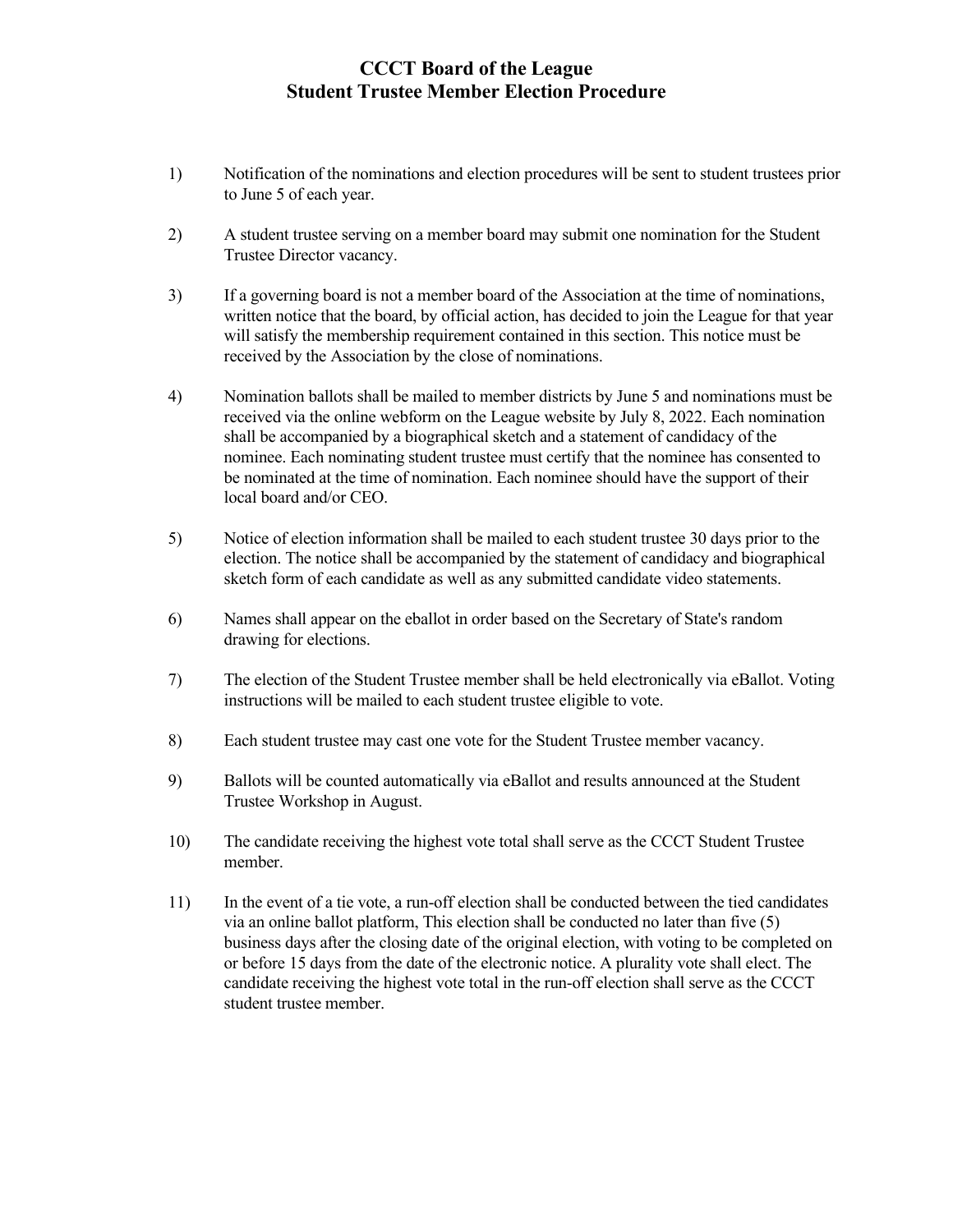

# CALIFORNIA COMMUNITY COLLEGE TRUSTEES 2022-23 BOARD ROSTER

**JOSE ALCALA** Riverside CCD

**KENNETH BROWN Immediate Past President** El Camino CCD

**BARBARA JEAN CALHOUN** Compton CCD

> **SUZANNE LEE CHAN** Ohlone CCD

> > **YVETTE DAVIS** Glendale CCD

**INES DE LUNA** Napa Valley CCD

**MARY ANN LUTZ** Citrus CCD

**BARBARA DUNSHEATH** North Orange County CCD

> **MARK EDNEY** Imperial CCD

**NAN GOMEZ-HEITZEBERG Second Vice President** Kern CCD

**ADRIENNE GREY** West Valley-Mission CCD

**PAMELA HAYNES** Los Rios CCD

**ANDRA HOFFMAN President-elect** Los Angeles CCD

**DEBORAH IKEDA** State Center CCD

**DANNY KELLEY** Redwoods CCD

**BERNARDO PEREZ** Ventura County CCD

**GREG PENSA** Allan Hancock CCD

**MARISA PEREZ President** Cerritos CCD

**TAMMY SILVER** Pasadena Area CCD

**BARRY SNELL** Santa Monica CCD

**LOREN STECK First Vice President** Monterey Peninsula CCD

**STUDENT TRUSTEE**  TBD August 2022